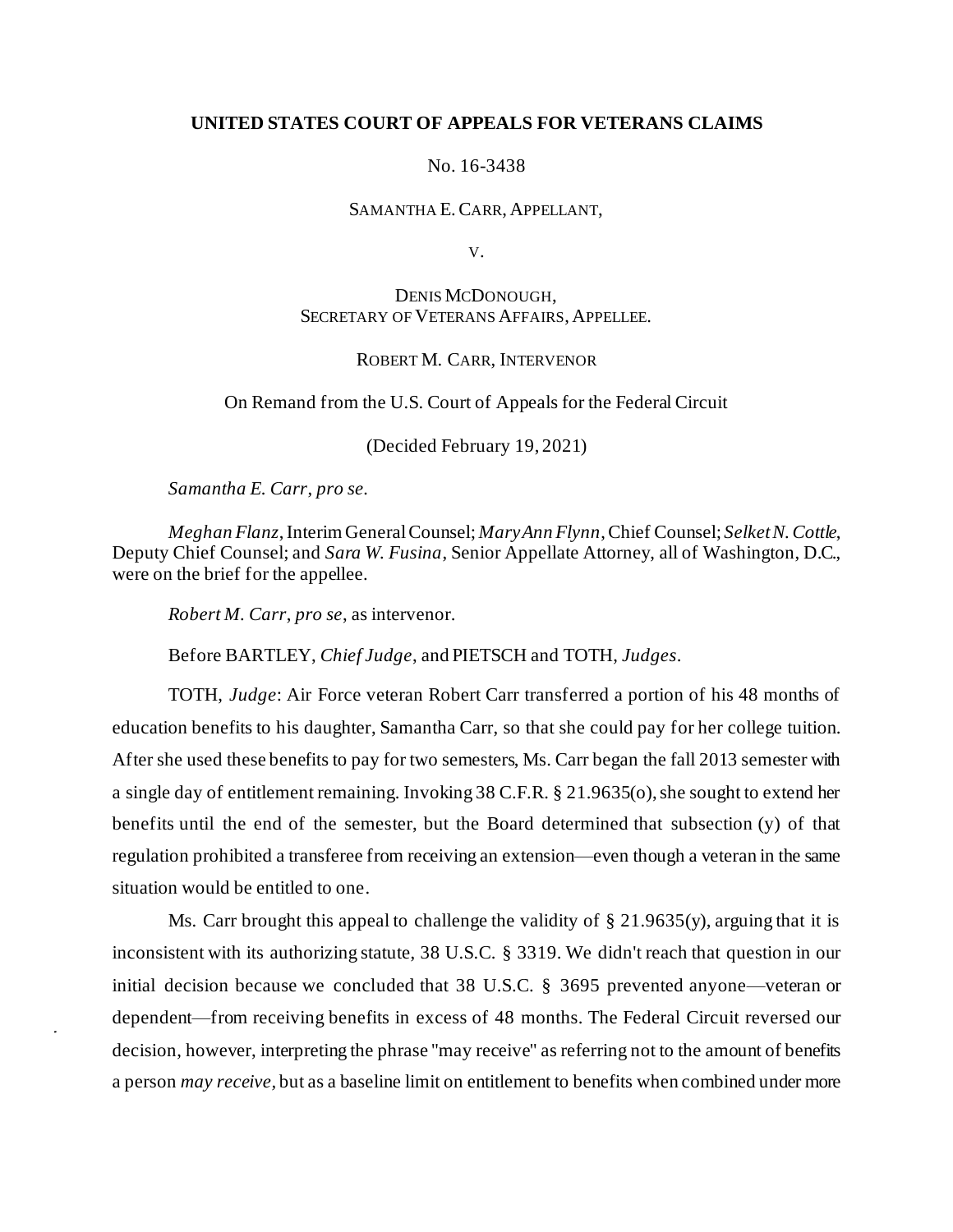than one chapter. *See Carr v. Wilkie*, 961 F.3d 1168, 1176 (Fed. Cir. 2020), *rev'g* 31 Vet.App. 128 (2019). Under such reading, a person may receive benefits exceeding 48 months, notwithstanding section 3695's express prohibition.

With this clarified, the regulatory question is now squarely before us. Finding that the regulation is not consistent with section 3319, the Court sets aside § 21.9635(y) and remands the case for VA to determine the amount of benefits to which Ms. Carr is entitled.

#### **I. BACKGROUND**

Veterans can earn up to 45 months of entitlement to educational benefits under chapter 34 and up to 36 months of entitlement under chapter 33. *See* 38 U.S.C. §§ 3461(a), 3312(a). When a veteran receives benefits from more than one chapter, section 3695(a) caps at 48 months the total amount of benefits that a single veteran may receive from a combination of educational programs. Veterans who earn benefits under chapter 33 are also afforded an extension provision. *See*  38 U.S.C. § 3312 (cross-referencing 38 U.S.C. § 3031(f)). If a veteran uses up chapter 33 entitlement during the course of a semester, VA will continue to provide financial assistance until the end of that semester. *See* 38 C.F.R. § 21.9635(o) (2020).

Mr. Carr earned 45 months of educational benefits under chapter 34 and personally used 41 months and 11 days of this entitlement. He returned to active duty in 2007 and would have been eligible to earn up to 36 months of additional benefits under chapter 33, but section 3695 limited his total accumulation of educational assistance benefits to 48 months. Mr. Carr's second round of active duty thus earned him 6 months and 19 days of educational benefits under chapter 33.

In 2009, Mr. Carr transferred his entitlement to benefits under chapter 33 to his daughter Samantha. *See* 38 U.S.C. § 3319 (authorizing the transfer of unused benefits to a spouse or children). Ms. Carr used a portion of these transferred benefits to pay for her classes at the University of Nevada in the spring and fall of 2010. After a calculation error was discovered in August 2013, VA determined that she had an additional 19 days of eligibility, 18 of which were applied retroactively to pay for the remainder of her fall 2010 semester.

When all settled, Ms. Carr had a single day of entitlement remaining. She applied this to the first day of classes in the fall 2013 semester and then sought to extend her transferred benefits under the regulation implementing the chapter 33 extension provision, which states: "If an individual enrolled in an institution of higher learning that regularly operates on the quarter or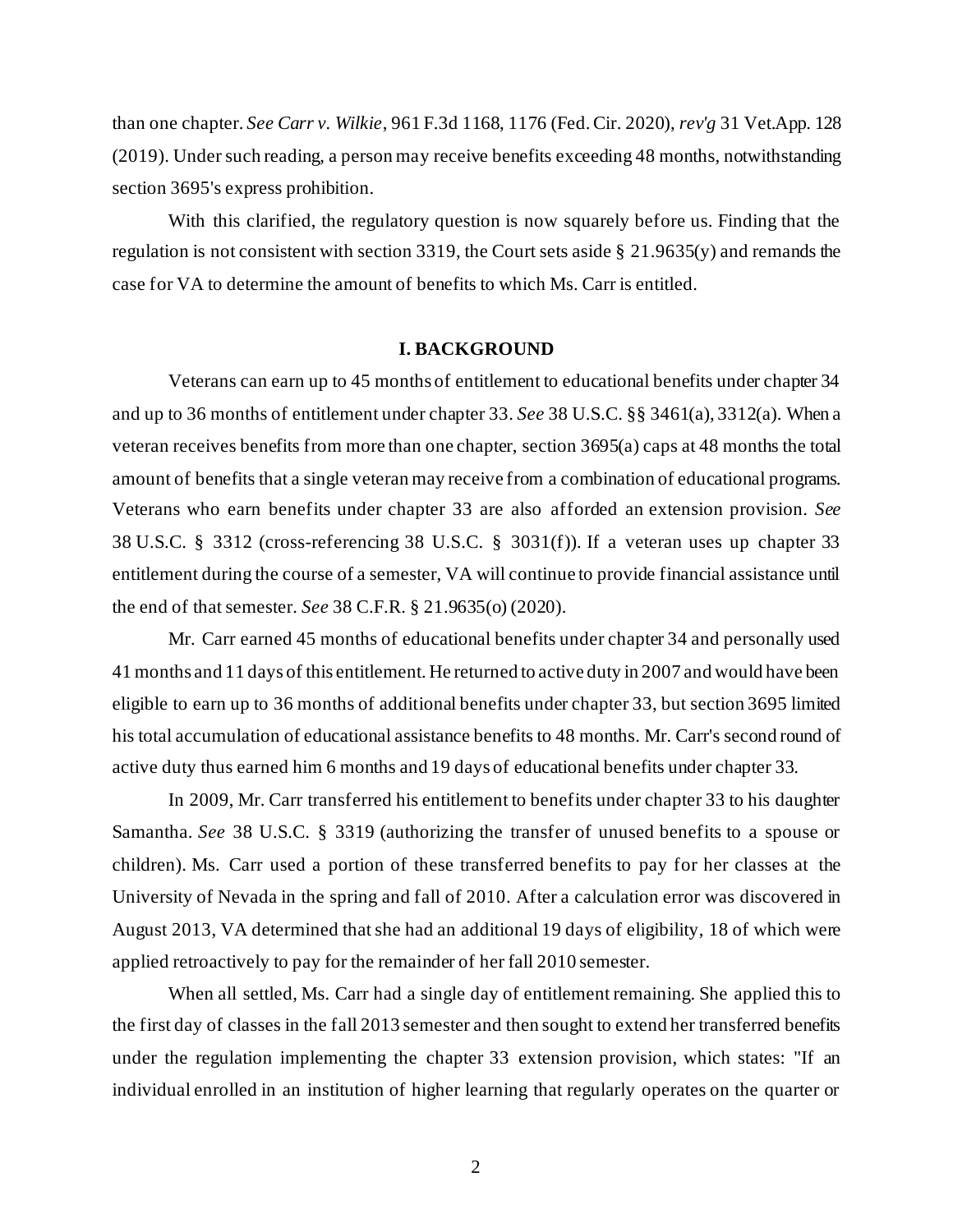semester system exhausts his or her entitlement under 38 U.S.C. chapter 33, the effective discontinuance date will be the last day of the quarter or semester in which the entitlement is exhausted." 38 C.F.R. § 21.9635(o).

In a 2016 decision, the Board denied Ms. Carr's extension request. It concluded that, rather than subsection (o), subsection (y) governed the case. The latter specifies that the "ending date of an award of educational assistance to a dependent who exhausts the entitlement transferred to him or her is the date he or she exhausts the entitlement." 38 C.F.R. § 21.9635(y). Ms. Carr promptly appealed the Board's decision, challenging the validity of § 21.9635(y).

This Court, in a precedential decision, found it unnecessary to consider the regulation to resolve Ms. Carr's appeal. Instead, we held that section 3695's 48-month cap on the receipt of educational assistance benefits earned under two or more chapters precluded Ms. Carr's requested extension. *Carr*, 31 Vet.App. at 134-35; *see* 38 U.S.C. § 3965(a) (stating that "the aggregate period for which any person may receive assistance under two or more [chapters] may not exceed 48 months"). We reasoned that section 3695, subject to the two exceptions listed in the statute, prevented any individual from receiving more than 48 months of these benefits.

On appeal, the Federal Circuit reversed, interpreting the phrase "may receive" as referring only to an initial calculation of a veteran's entitlement and not to the amount of benefits that a person may, in fact, receive. It then concluded that the statute does not preclude an individual, who has accumulated and used a total of 48 months of educational benefits from a combination of chapters, from receiving an extension in benefits until the end of a semester. *Carr*, 961 F.3d at 1173. Because we did not address the appellant's regulatory challenge in our previous decision, the Federal Circuit determined that it lacked jurisdiction to address the issue and remanded the case to this Court with instructions to assess the validity of § 21.9635(y). *Id.* at 1176-77.

#### **II. ANALYSIS**

This Court has the authority to "hold unlawful and set aside" regulations that are "in excess of statutory jurisdiction, authority, or limitations" to the extent such action is necessary to decide a given case. 38 U.S.C. § 7261(a)(3)(C). To the extent a regulation contradicts or is inconsistent with a statute, it is invalid. *See Crumlich v. Wilkie*, 31 Vet.App. 194, 203 (2019).

Ms. Carr argues that VA's regulation is invalid because it treats veterans and dependents differently and so conflicts with its enabling statute. Specifically, Ms. Carr contends that, by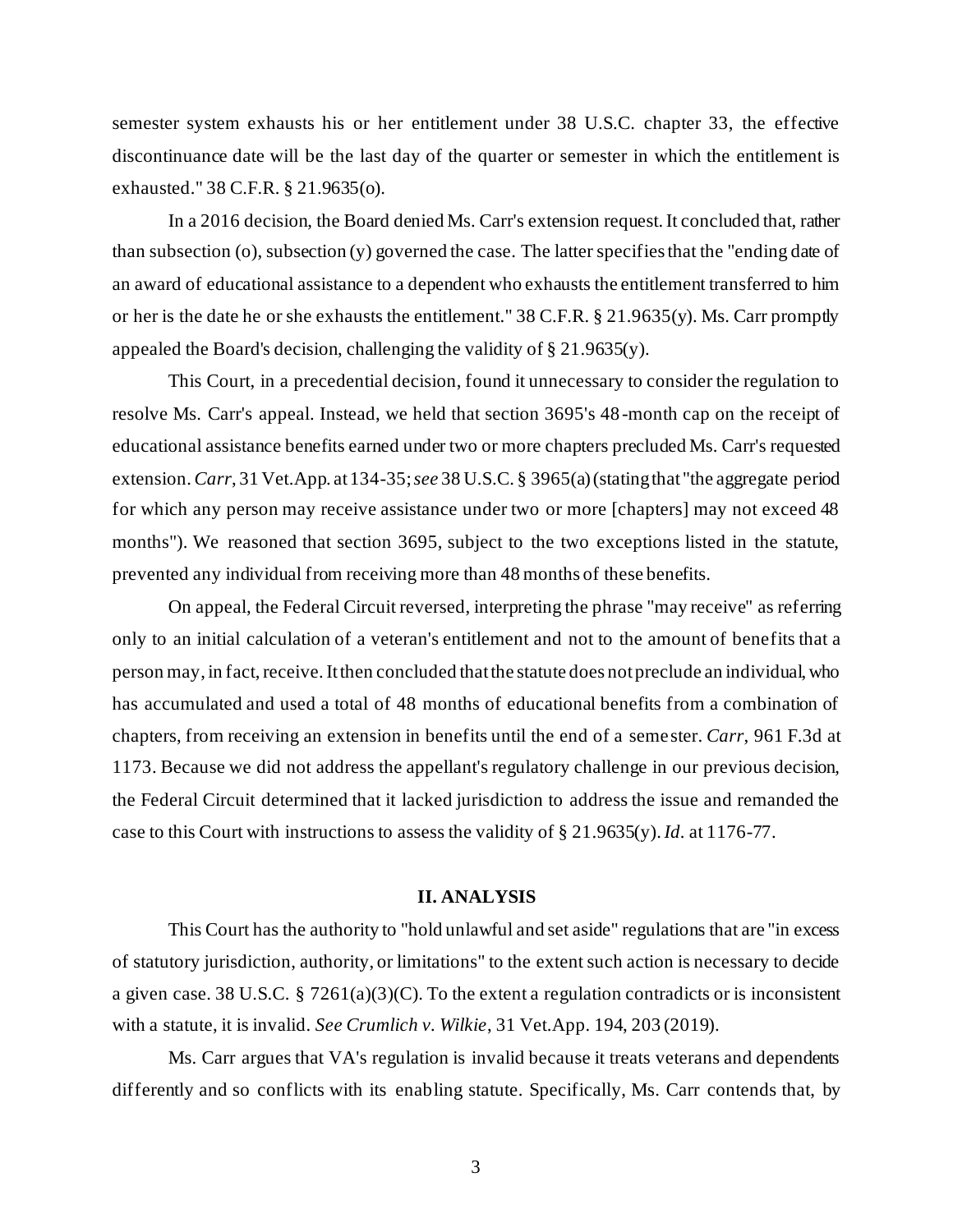discontinuing her educational assistance benefits immediately upon her exhaustion of entitlement, § 21.9635(y) prevents her from using her educational benefits in the same manner as a similarly situated veteran, thus violating the authorizing statute for the regulation, 38 U.S.C. § 3319(h)(2). Section 3319 is the only authority cited for subsection (y). *See* 74 Fed. Reg. 14,654, 14,684 (March 31, 2009). On this basis, Ms. Carr has requested that the Court declare subsection (y) invalid as inconsistent with the law enacted by Congress.

Subsection 21.9635(y) reads: "The ending date of an award of educational assistance to a dependent who exhausts the entitlement transferred to him or her is the date he or she exhausts the entitlement." Significantly, § 21.9635 distinguishes between the date on which entitlement to educational benefits is exhausted and the date on which those benefits are discontinued. The date of exhaustion is the day on which the initial grant of months of educational benefits runs out. *See Carr*, 961 F.3d at 1171. In contrast, a discontinuance date, as that term is used in the regulatory scheme, refers to the date on which VA stops sending payments to the individual or the educational institution. *See* 38 C.F.R. § 21.9635(o).

Technical complexities aside, what's significant here is that  $\S$  21.9635(y) imposes a potential limitation on benefits to dependents that does not apply to veterans. The question, then, is whether this limitation conflicts with 38 U.S.C. § 3319. To address that question, we begin with the text of the statute. *See Cameron v. Wilkie*, 32 Vet.App. 281, 284 (2020).

Enacted in 2008, 38 U.S.C. § 3319 allows certain veterans to transfer their existing entitlement to educational assistance benefits. It creates a basic structure for the transfer of benefits, establishes who may transfer and receive them, and places certain limitations on the amount of benefits that can be transferred. 38 U.S.C. § 3319(a)-(f). It also authorizes the Secretaries of Defense and Veterans Affairs to promulgate regulations to implement this scheme. 38 U.S.C. § 3319(j).

Subsection (h) of the statute addresses several "[a]dditional administrative matters." 38 U.S.C. § 3319(h). Importantly, subsection (h) provides that "in the case of entitlement transferred to a child under this section, the child is entitled to educational assistance under this chapter in the same manner as the individual from whom the entitlement was transferred as if the individual were not on active duty." 38 U.S.C. § 3319(h)(2)(A). Subsection (h)'s mandate that child-transferees are entitled to benefits "in the same manner" as veterans is subject to three caveats. First, transferred entitlement may only be used to pursue "the requirements of a secondary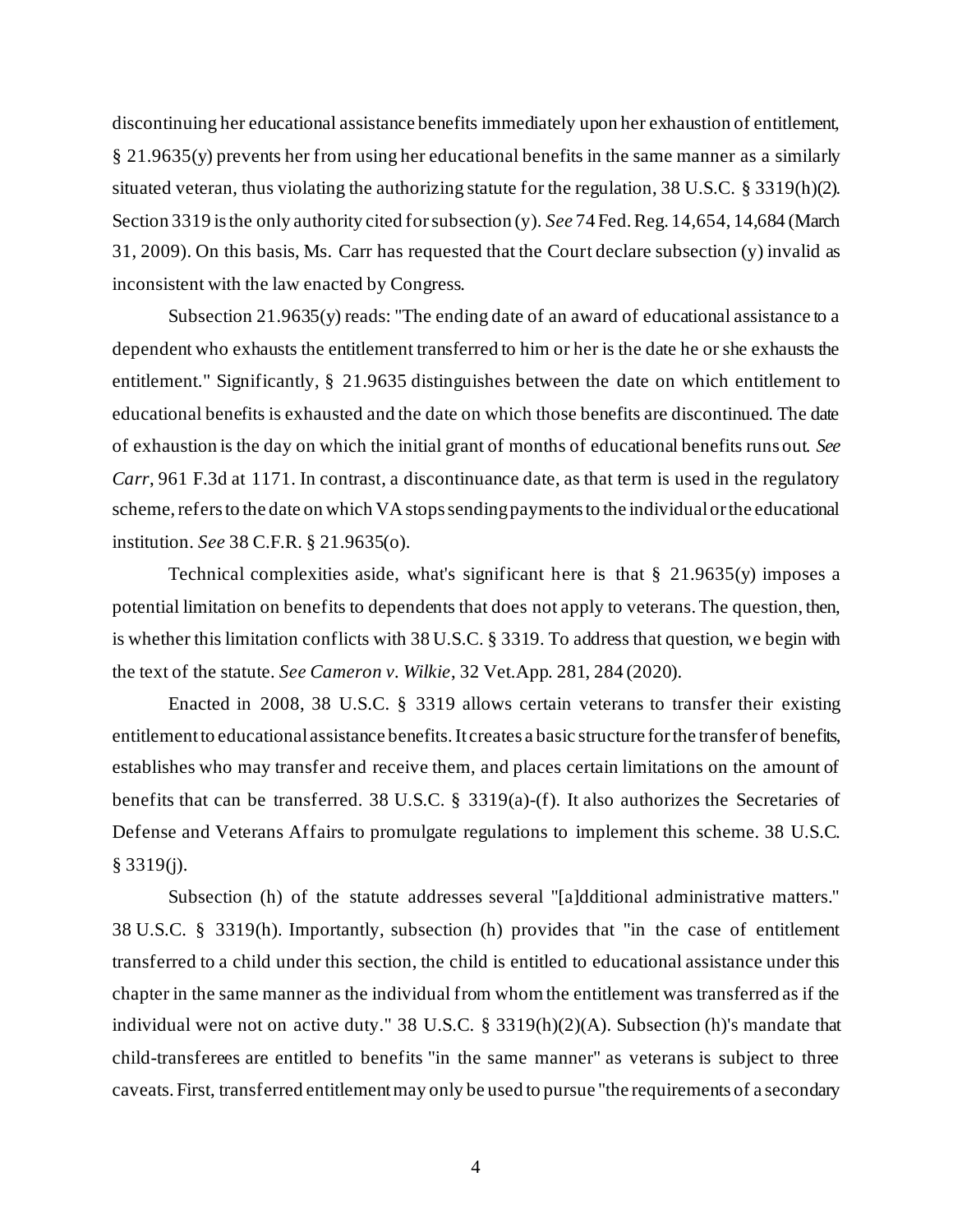school diploma (or equivalency certificate)." 38 U.S.C. § 3319(h)(6). Second, the statute provides that the transferor must "designate the number of months of such entitlement to be transferred to each such dependent." 38 U.S.C. § 3319(e)(2). Finally, child-transferees generally must use the benefits within a certain period and before they reach a certain age. 38 U.S.C. § 3319(h)(5). These exceptions are not relevant here.

The phrase "in the same manner" is not defined by the statute. In such circumstances, we presume the term bears its ordinary meaning. *Moody v. Wilkie*, 30 Vet.App. 329, 336 (2018). At the time that section 3319 was adopted in 2008, "same" was defined as "identical with what is about to be or has just been mentioned" and "manner" meant "a way of doing, being done, or happening; mode of action [or] occurrence." RANDOM HOUSE WEBSTER'S UNABRIDGED DICTIONARY 1169, 1697 (2d ed. 2001); *accord* WEBSTER'S THIRD NEW INTERNATIONAL DICTIONARY OF THE ENGLISH LANGUAGE 1376, 2007 (1971). These definitions plainly indicate that section 3319(h)(2)'s "in the same manner" language requires educational assistance benefits to be provided to veterans and their child-transferees in an identical way. Thus, if a veteran is entitled to a discontinuance date for benefits that is later than the date those benefits are exhausted, then so is the veteran's transferee.

Particularly relevant for our task, the phrase is used elsewhere in title 38, and its ordinary meaning has previously been interpreted by the Federal Circuit. Where Congress includes the same phrase in separate, but related statutes, the Court presumes that the phrase is to be given a consistent meaning. *Sullivan v. Stroop*, 496 U.S. 478, 484 (1990).

Take, for example, 38 U.S.C. § 1151(a), which provides compensation for veterans who are harmed as a result of improper medical care or rehabilitation services provided by the Secretary. The statute states that compensation "shall be awarded for a qualifying additional disability or a qualifying death of a veteran in the same manner as if such additional disability or death were service-connected." 38 U.S.C. § 1151(a)*.* In *Seymour v. Principi*, 245 F*.*3d 1377 (Fed. Cir. 2001), the appellant was a surviving spouse who sought to continue pursuing a section 1151 claim that her husband had opened before his death. Despite the established rule that a veteran's disability compensation claim dies with the veteran, Mrs. Seymour argued that her late husband's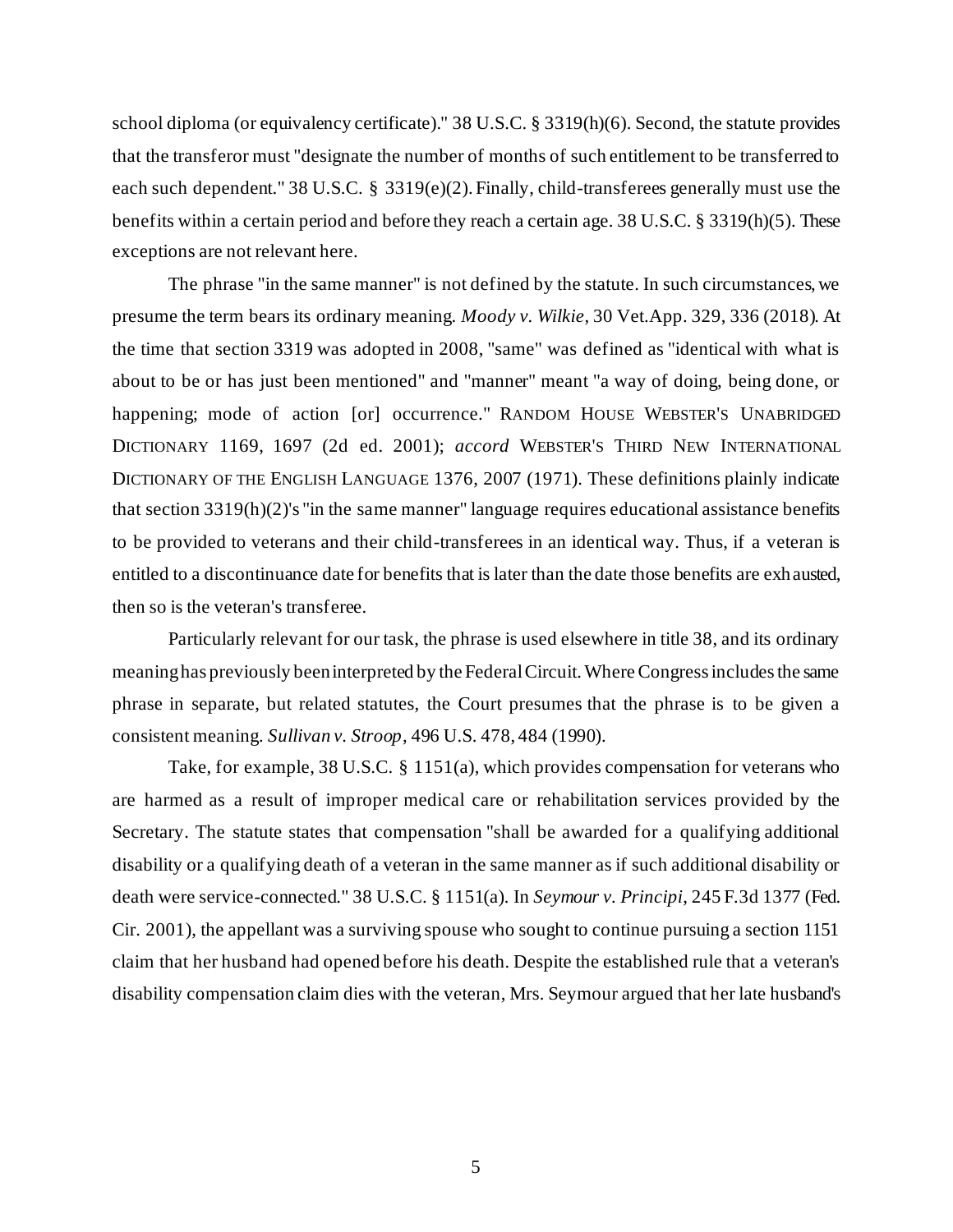disability claim under section 1151 ought to survive his death.\* *Id*. at 1378. But the Federal Circuit rejected that argument. The court reasoned that section 1151's "in the same manner" language meant that a veteran's claim under that section should be treated as a veteran's disability compensation claim would be under the same circumstances. Thus, a section 1151 claim would not survive the veteran's death either. *Id*. at 1380. In other words, when Congress instructs that a benefit be provided in the same manner as another, the limitations or protections accompanying the latter benefit must be applied to the former. Analogously, when Congress instructs that a benefit be provided to one type of recipient in the same manner as another type of recipient, the limitations and protections of the benefit must be applied to both types in an identical way.

It is clear that, under section  $3319(h)(2)$ , a veteran who exhausts entitlement to educational assistance benefits under chapter 33 during a semester is entitled to an extension of benefit payments until the end of that semester. *See Carr*, 961 F.3d at 1171 ("[W]hen a veteran's chapter 33 benefits are exhausted during a school semester, the VA must continue to pay benefits until the end of that semester."). It is equally clear that, under the regulation, a child-transferee who exhausts entitlement to educational assistance benefits under chapter 33 during a semester is *not* entitled to an extension until the end of the semester. 38 C.F.R. § 21.9635(y). Denying Ms. Carr the right to an extension of educational assistance until the end of the term in circumstances where her father (the veteran) would have received it is not providing entitlement to the benefits "in the same manner as the individual from whom the entitlement was transferred." 38 U.S.C. § 3319(h)(2)(A).

Because § 21.9635(y) prevents transferees from using the statutory extension provision enjoyed by veterans (as recognized in § 21.9635(o)), § 12.9635(y) arbitrarily restricts the manner in which a transferee is entitled to educational assistance benefits. Therefore § 21.9635(y)'s exhaustion provision conflicts with subsection (h)(2) of its authorizing statute and is invalid. *See Staab v. McDonald*, 28 Vet.App. 50, 55 (2016) (invalidating a VA regulation that was inconsistent with its authorizing statute).

The Secretary argues that  $\S 21.9635(y)$  is required by section 3319. That statute states: "The total number of months of entitlement transferred by a[n] individual under this section may not exceed 36 months. The Secretary of Defense may prescribe regulations that would limit the

<sup>\*</sup> This is no longer the rule. Following the enactment of 38 U.S.C. § 5121A, a compensation claim can survive a veteran when a qualified accrued-benefits claimant timely seeks and is allowed to be substituted in the matter. *See Nat'l Org. of Veterans Advocates, Inc. v. Sec'y of VA*, 809 F.3d 1359, 1361 (Fed. Cir. 2016).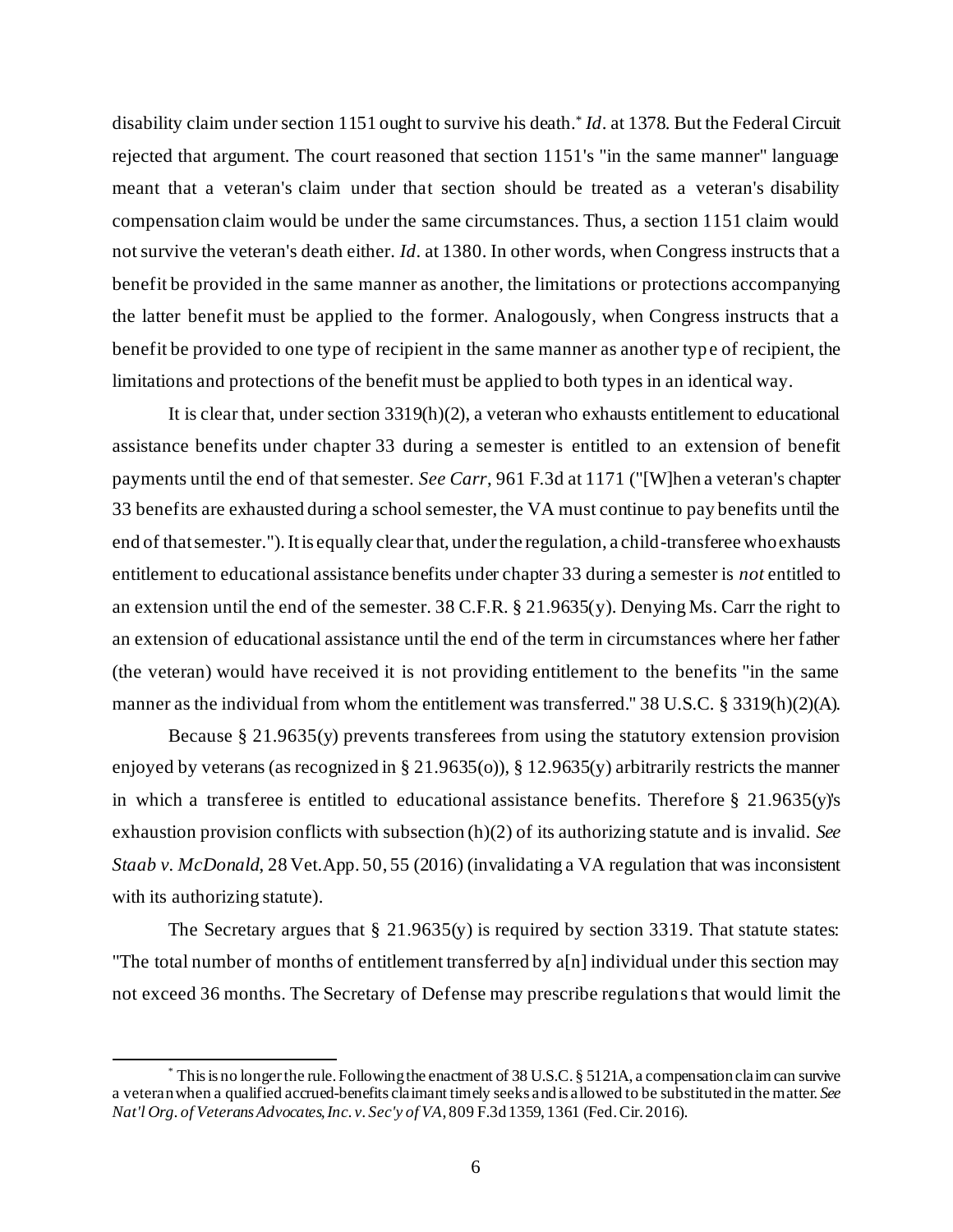months of entitlement that may be transferred under this section to no less than 18 months." 38 U.S.C. § 3319(d). The Secretary contends that, by prohibiting dependents from using § 21.9635(o)'s extension provision, subsection (y) prevents a child-transferee who received a small amount of educational benefits from "carving into the veteran's educational benefits without consent." Secretary's Br. at 9. That is, § 21.9635(y) "stops a dependent from exceeding the 36 month limit on transferred benefits imposed by" 3319(d). *Id.* We do not find this argument persuasive.

The Secretary assumes that if a child-transferee invokes  $\S$  21.9635(o) to extend her educational assistance benefits, the extension period—that is, the time between the exhaustion date and the discontinuance date—would be charged against the veteran who transferred the entitlement. We see no basis for this assumption. Section 21.9635(o) provides *additional* educational assistance payments to individuals who have exhausted their entitlement to benefits. By definition, a veteran invoking § 21.9635(o) does not have any entitlement to chapter 33 benefits remaining. It would be nonsensical to say that a veteran using educational assistance benefits extended under § 21.9635(o) depletes such an individual's entitlement to educational benefits. And since section  $3319(h)(2)(A)$  says that a child-transferee is entitled to educational assistance benefits "in the same manner" as the transferor, we see no reason why such benefits extended under § 21.9635(o) for a child-transferee should be charged against a veteran. Section 3319(d) only limits the "total number of months *transferred* by an individual under [section 3319]." 38 U.S.C. § 3319(d) (emphasis added). But § 21.9635(o) does not transfer entitlement from veterans to their dependents; instead, § 21.9635(o) provides additional benefits from VA to individuals who exhaust their benefits during the course of a quarter or a semester. Applying § 21.9635(o) to child-transferees does not undermine veterans' ability to control how many months of entitlement they transfer, and it does not implicate section 3319(d)'s 36-month cap.

Accordingly, § 21.9635(y) is invalid to the extent that it bars a dependent who exhausts entitlement to chapter 33 educational assistance benefits during a semester from getting an extension on those benefits until the semester's end.